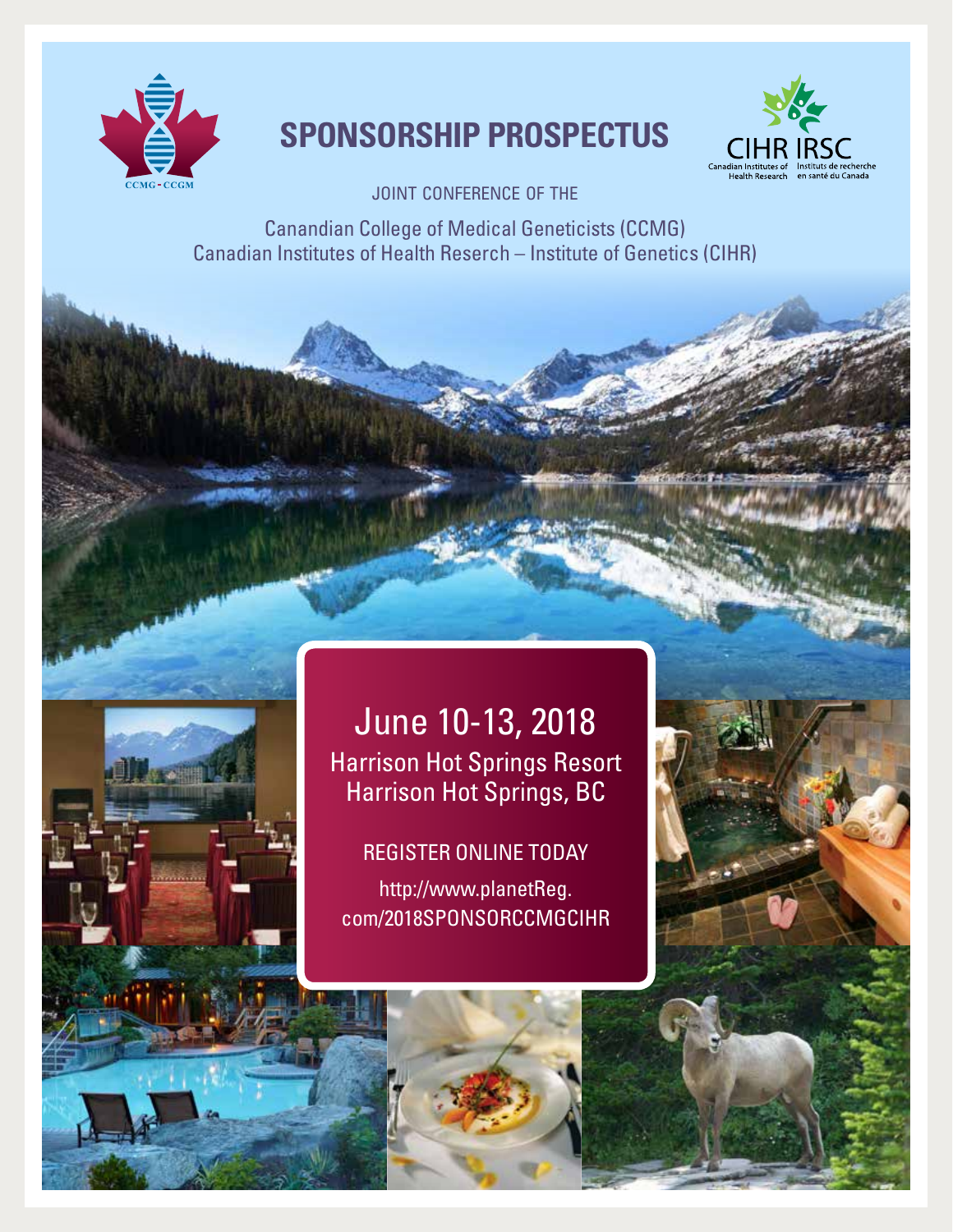# Call for Sponsors

The 42<sup>nd</sup> CCMG Annual Scientific Conference held jointly with the CIHR-IG, June 10 - 13, 2018 will bring together researchers, clinicians, trainees, and industry representatives to offer mentoring, networking, and collaboration opportunities.

The joint conference will be the largest gathering of healthcare professionals, trainees and decisionmakers, with a focus on medical genetics and genomics in Canada. Featuring high-profile keynote speakers; cutting-edge panels on current issues in genetics; and a wealth of networking activities, the conference is the country's premier event for evidence-informed discussion and debate on health care. The 42<sup>nd</sup> Annual Scientific Conference will feature a multi-disciplinary scientific program, renowned guest speakers, an extensive two-day trade show, and a great social program.

Conference attendees include: Medical Geneticists (Clinical and Laboratory Specialists), Genetic Counsellors, Educators, Scientists/Researchers, Technologists, and Trainees with an interest in genetics, genomics, and the genetic basis of disease, as well as Nurses, Biotechnology and pharmaceutical development professionals.

# Benefits of Sponsorship

Conference sponsorship provides high-visibility support for evidence-informed health system improvement. All sponsors are acknowledged for their level of support on the conference website, mobile app, and signage. This sponsor/exhibitor package provides you with numerous marketing opportunities. Whether you are interested in introducing a new service/product; increasing your number of contacts; or reinforcing your position as an industry leader, one of our options will help you find a marketing solution.

#### BUILD YOUR BRAND

To build your company's recognition in the medical genetics community, choose high visibility events attracting leaders in the medical genetics profession. These events include the keynote lecturer, award presentations and platform & poster presentations.

#### SHOW INDUSTRY LEADERSHIP

Show your leadership by being associated with cutting-edge professional development sessions and technology. Sponsor a CME session or bring in your own speaker for an interactive, co-developed session.

## CONNECT WITH ATTENDEES

Looking to network with the attendees? Co-host a social event, such as the Welcome Reception, Wine & Cheese Reception, or the Banquet in order to engage in person with your target audience.

### PROMOTE YOUR BRAND

To assist you in promoting your products to attendees, have a look at some of our promotional opportunities such as paw prints on venue floors, lanyards, or choose opportunities to showcase your product on the conference app or with an insert in the delegate bags.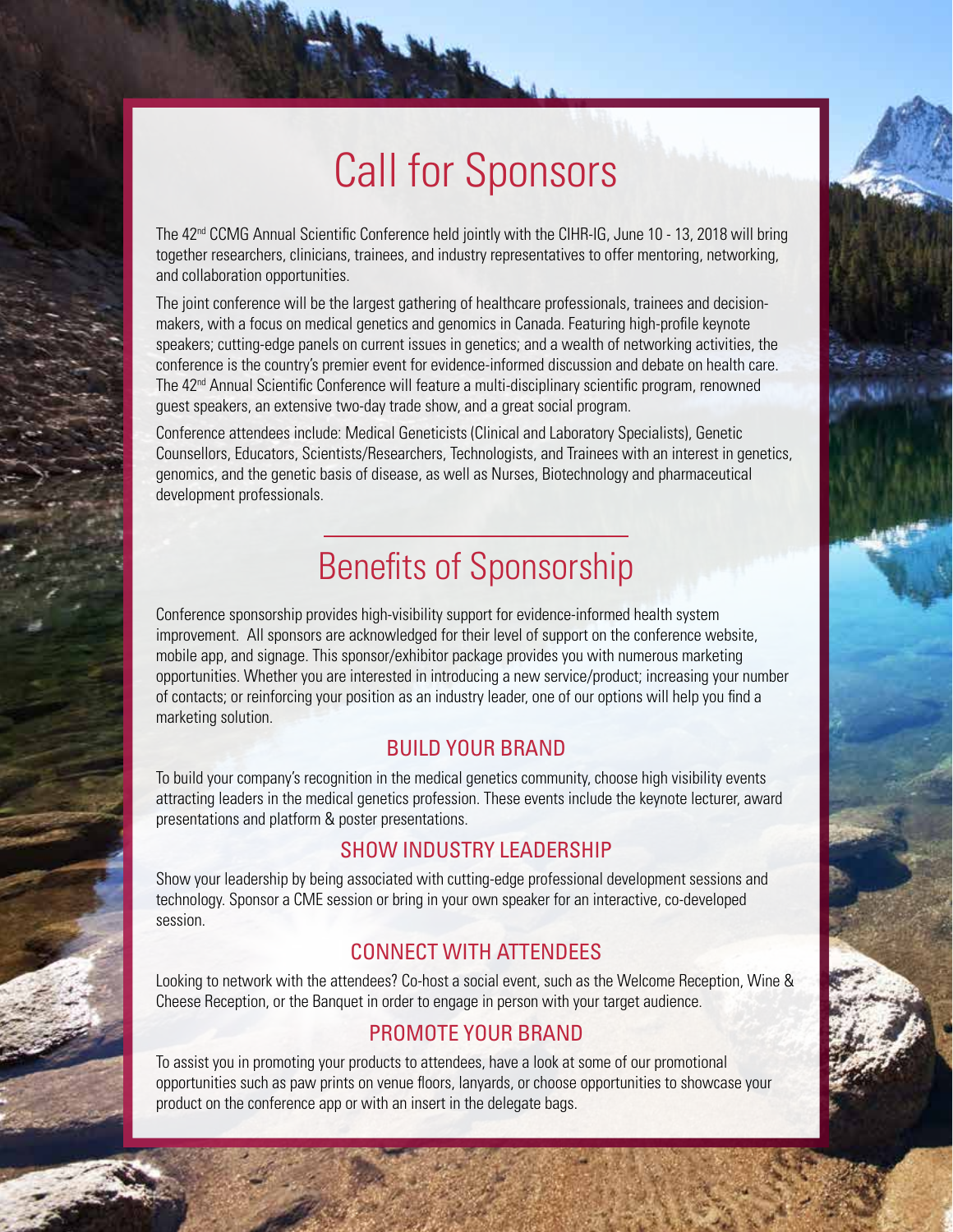

# Pre-Conference Exposure

- Recognition in monthly eNewsletter
- Pre-conference microsites on conference web-page informational/ promotional material on what sponsors will present at the meeting
- Advance attendee list provided for pre-conference engagement
- Social media with conference and exhibitor updates
- Pre-conference e-blast with sponsor information and schedule of events to all members, not just conference attendees
- Logo on home page of conference website
- Logo in all email communications

## At the Conference

- Conference app including links to sponsor websites
- Social Media with sponsor information/updates and contact information
- Bar-coded attendee nametags (name, location, and email contact)
- Sponsored Breakfast Seminars
- Special prize draw with ballot distribution to visitors at booth

# Post-Conference Exposure and Feedback

- Post conference e-blast to all attendees with sponsor information and highlights
- Sponsor microsites remain on conference website for 2 months postconference
- Sponsors will be provided with all attendee feedback related to the exhibits
- Opportunity to receive feedback and suggestions from the sponsors

# Why Exhibit?

You will have the opportunity to introduce your company's products and services to key decision makers research scientists, clinical and laboratory practitioners, and others interested in the field of medical genetics. The educational program will encourage these delegates to share knowledge and experience as they research the new innovations within their fields. These professionals want to make the most informed decision possible. Your company should be there to ensure our attendees have all the facts they require for decision making. Take advantage of this opportunity to strengthen existing relationships and establish new ones while exhibiting!

> REGISTER ONLINE TODAY www.planetReg.com/2018SPONSORCCMGCIHR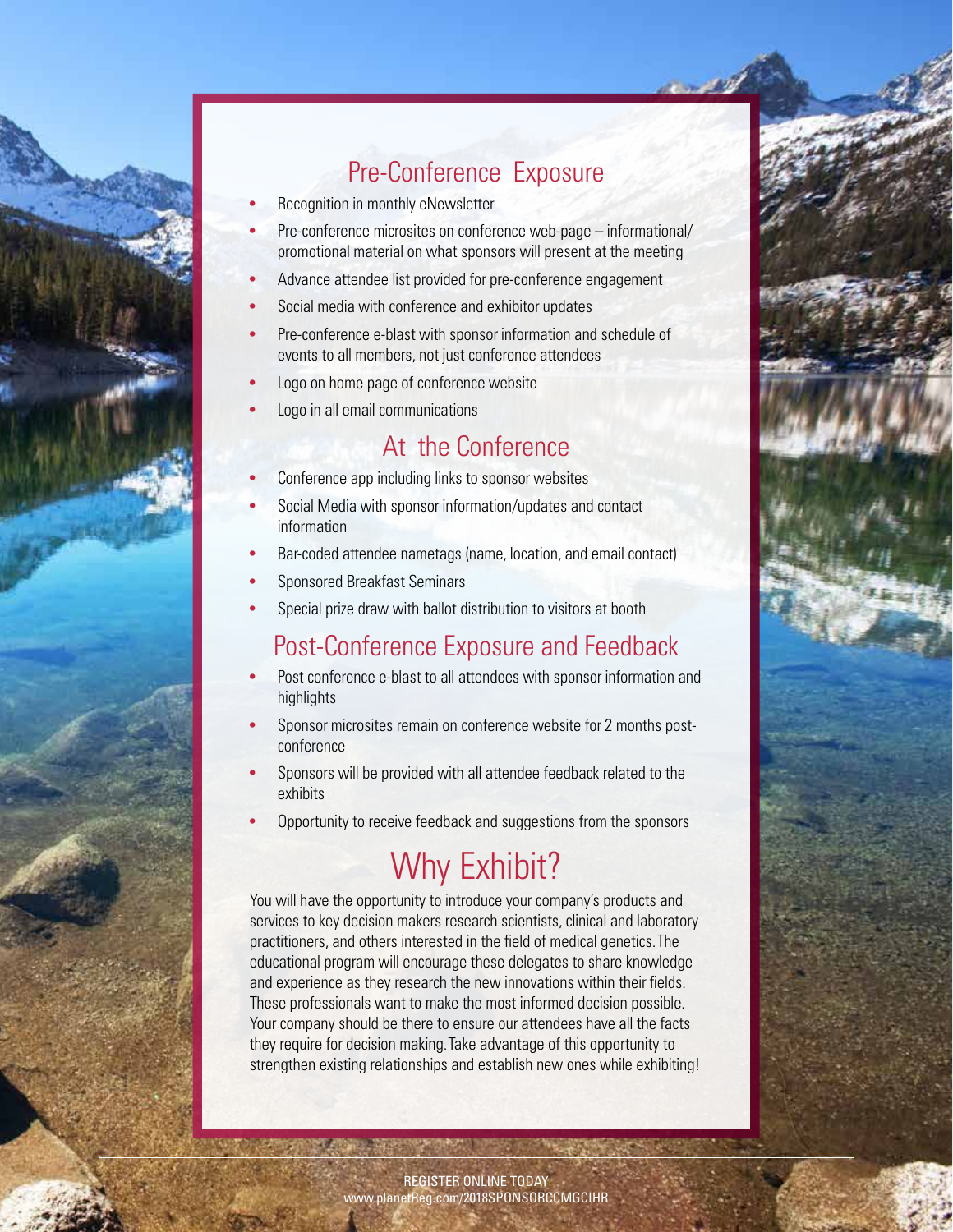# LEVELS OF SUPPORT

All sponsors will be recognized for their level of support on the conference website, in the conference program, mobile app, and signage. Sponsors of all levels will also be able to provide organizational literature for inclusion in the delegate bag.

# Lead \$20,000

- First opportunity for exclusive sponsorship to host one of the following: AGM, Awards Banquet, Welcome Reception, lunch, or refreshment break.
- Recognition on the conference app as the lead sponsor of the conference
- Recognition as the title sponsor of one (1) lunch
- Four (4) exhibitor booths  $(8' \times 10')$
- Eight (8) conference registrations with priority booth placement
- Eight (8) Gala Banquet tickets
- Recognition on conference website, mobile app, and signage
- 1 eblast to pre-conference attendance list & full membership
- Option to host Breakfast Seminars
- Delegates list provided in advance of the conference

# Platinum \$10,000

- Recognition as the title sponsor of one (1) lunch
- Second opportunity for exclusive sponsorship to host one of the following: AGM, Awards Banquet, Welcome Reception, lunch, or refreshment break.
- Recognition as a title sponsor of the Medical Student Research Contest
- Two (2) exhibitor booths  $(8' \times 10')$
- Four (4) conference registrations
- Four (4) Gala Banquet tickets
- Recognition on conference website, mobile app, and signage program, mobile app, and signage
- 1 eblast to pre-conference attendance list & full membership
- Option to host a Breakfast Seminar
- Delegates list provided in advance of the conference

# Gold \$7,500

- Recognition as the title sponsor of one (1) of the following: AGM, Awards Banquet, lunch, or refreshment break.
- Two (2) exhibit booths  $(8' \times 10')$
- Two (2) conference registrations
- Two (2) Gala Banquet tickets
- Recognition on conference website, mobile app, and signage
- 1 eblast to pre-conference attendance list
- Option to host a Breakfast Seminar
- Delegates list provided in advance of the conference

## Silver \$5,000

- Recognition as the title sponsor of one (1) coffee break
- One (1) exhibit space (8'×10')
- Two (2) conference registrations
- Logo recognition on conference website, mobile app, and signage

## Bronze \$3,000

- One (1) exhibit booth (8'×10')
- Two (2) conference registrations
- Name recognition on conference website, mobile app, and signage

## Supporter \$1,000

(Available to Legal Firms, Not-for-Profits and small business)

- One (1) conference registration
- Recognition on conference website, mobile app, and signage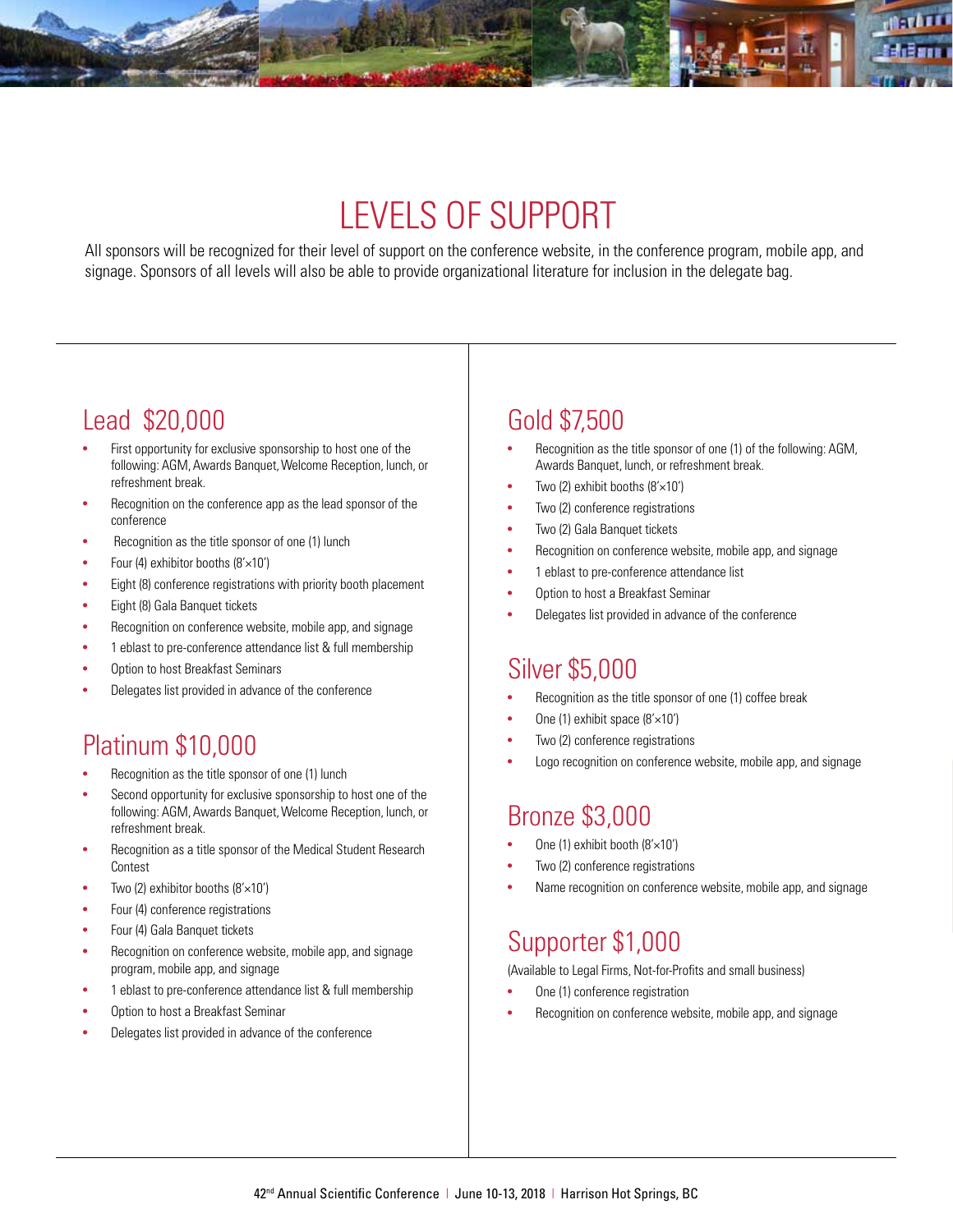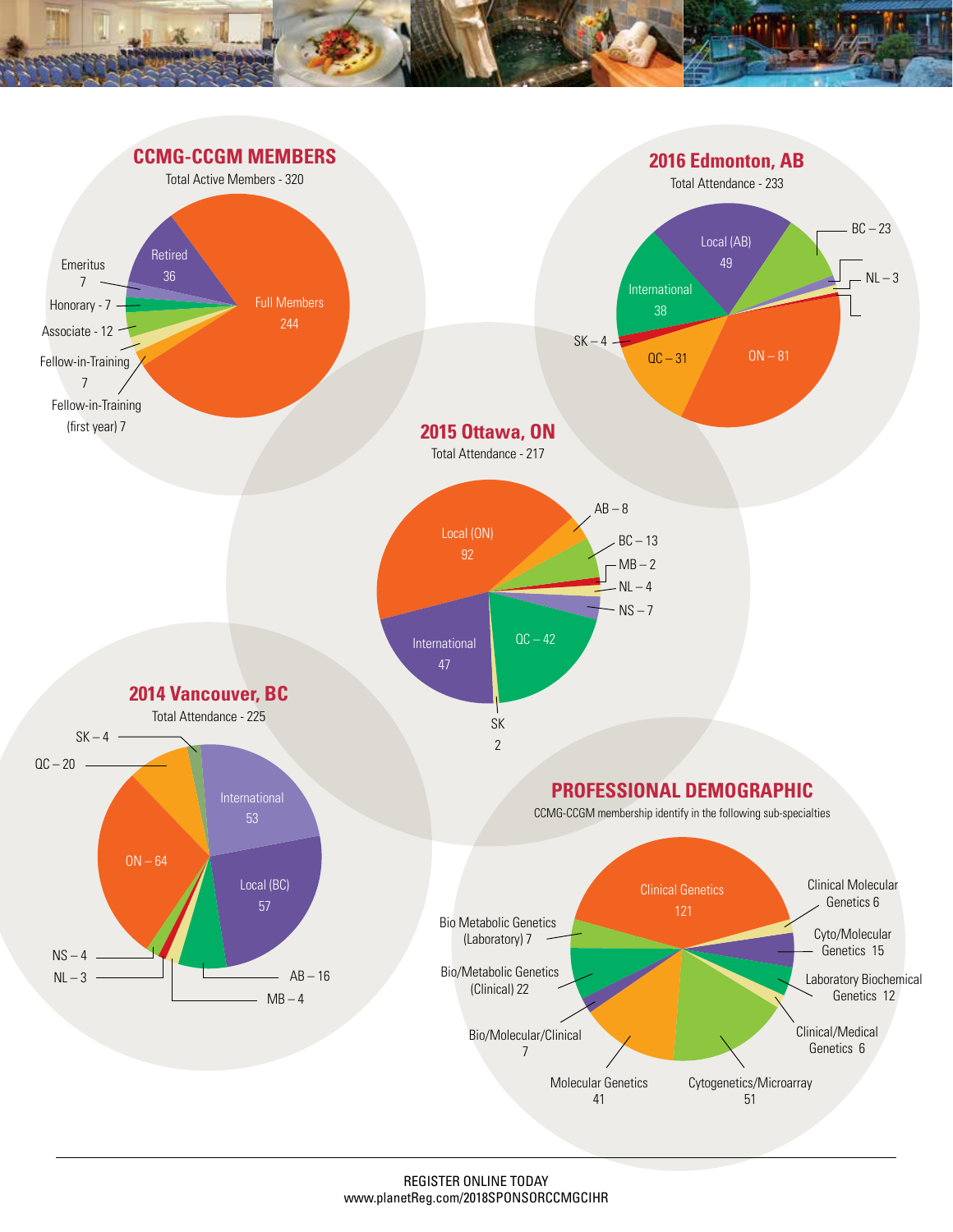# General Information for Exhibitors

#### Location:

**Harrison Hot Springs Resort** - 100 Esplanade Avenue, Harrison Hot Springs, BC V0M 1K0

#### Move-in Period:

• Monday June 11 from 1200 - 1700

#### Unopposed Display Times:

- Monday June 11, 1700-1900 & Wine & Cheese Reception with the Exhibitors
- Tuesday June 12, 0700-1600
- Wednesday June 13, 0700-1030

### Move-out Period:

• Wednesday June 13 from 1030-1400

### Booth Specifications:

Standard booths are 10' wide by 10' deep with a framework of an eight (8) foot high draped backdrop and three (3) foot high side wings.

#### Security:

For security reasons, all personnel must be registered and wearing name tags in order to enter the exhibit area.

The exhibit hall will be locked shortly after the close of the exhibit times. Access to the Exhibit hall following closure must be pre-approved by the conference organizers.

### Terms of Payment:

Full payment for each booth requested must accompany the Contract for Exhibit Space. Cheques should be payable to "CCMG-CCGM Conference".

#### REGISTER ONLINE TODAY

www.planetReg.com/2018SPONSORCCMGCIHR

## Complimentary Booth includes:

- 1 draped booth
- 1 draped table with 2 chairs
- 1 standard electrical outlet

### Complimentary Booth does not include:

Carpeting, waste basket, signage, storage. **These and other items you require may be ordered from the official suppliers, order forms will be included in the exhibitor manual.**

### Display Restrictions:

All displays must stay within the boundaries of the booth. Back wall height restrictions is eight (8) feet. Sidewalls and display fixtures occupying the front one-half of the exhibit space (five (5) feet in from the aisle) cannot exceed a height of four (4) feet within ten (10) feet of a neighboring exhibit. Further details will be contained in the Exhibitor Manual.

### Space Assignment:

Booths will be allocated by sponsorship level together with a first-come, first-served basis. A signed Contract for Exhibit Space and the specified deposit must be received before booth location will be assigned.

#### Other Services:

Display services, drayage, shipping, customs broker, audio-visual, telecommunications, and electrical/ mechanical service details and order forms will be provided to exhibiting companies closer to the meeting dates. Exhibitors will have the opportunity to book accommodations at the special conference rate.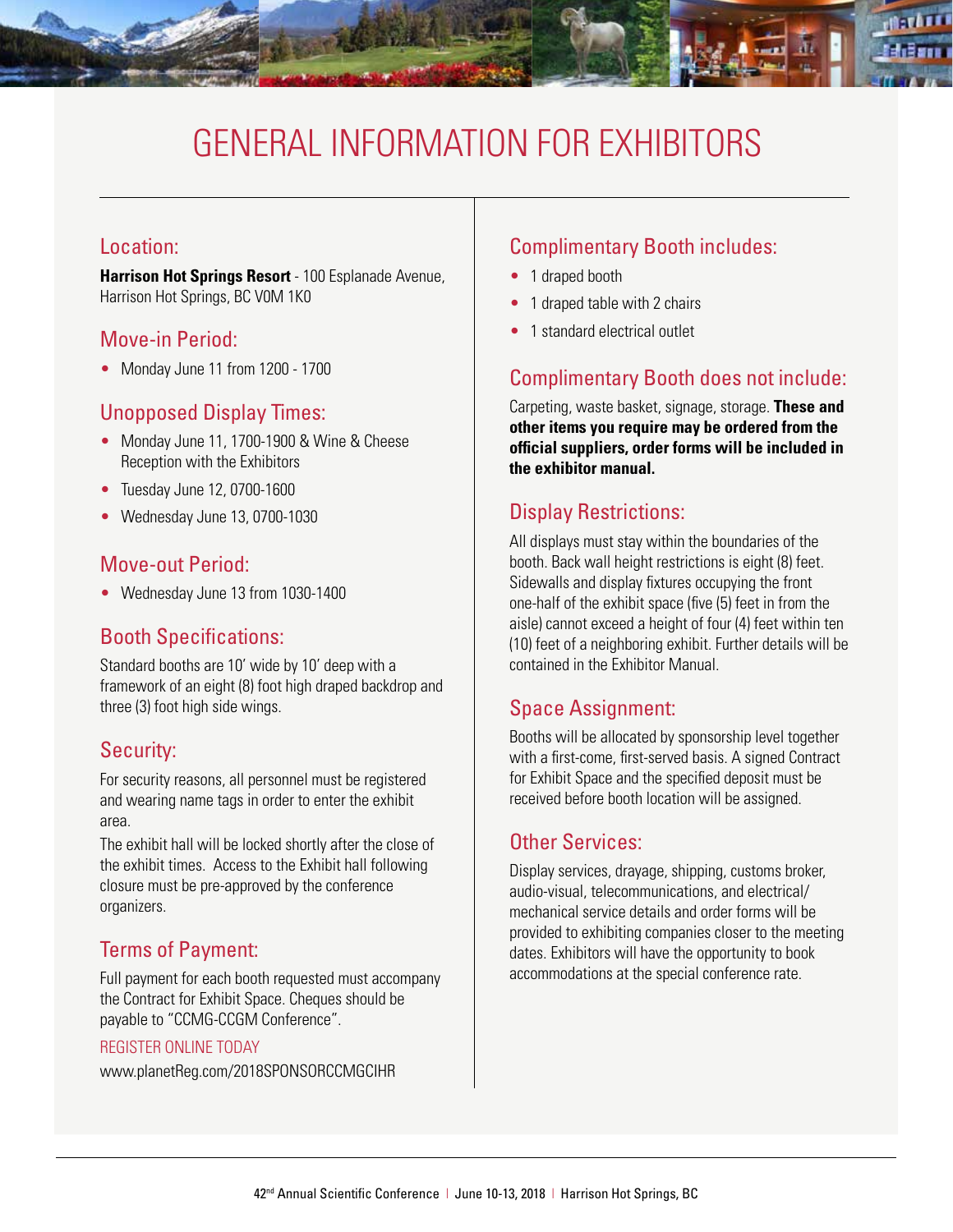# SUPPLEMENTAL OPPORTUNITIES

# Welcome Reception Sponsorship<sup>1</sup><br>(Catering Cost Only; 1 available)

- Signage during Welcome Reception
- Recognition in final program

#### Breakfast Seminar2 (Catering Cost Only; 3 available)

- Signage during the Breakfast Seminar
- Room and AV provided for events

#### Lunch Sponsorship \$3,000 (3 available)

- Signage during lunch
- Opportunity to provide handout during lunch
- Recognition in program

#### Break Sponsorship \$2,000 (4 available)

- Signage during break
- Opportunity to provide handout during break
- Recognition in program

#### Hotel Key Card Sponsor \$2,500 (2 available)

Graphic on hotel key card (Costs to be assumed by the sponsor.)

#### Delegate Bag Sponsor \$2,500 (1 available)

Logo on the delegate bags for the attendees (Bags to be provided by sponsor)

#### Nametag Lanyard Sponsor \$2,000 (1 available)

Logo on the nametag lanyards for the attendees (Lanyards to be provided by sponsor)

#### Delegate Gift Sponsor \$1,000 (1 available)

Logo on the delegate gifts for the attendees (Gifts to be provided by sponsor)

#### Hotel Room Drop Sponsor \$1,000 (1 available)

Promotional materials in the delegate rooms at the conference hotel. (Costs to be assumed by the sponsor.)

#### Pens/Notepads \$500 (1 available each)

Provide pens and notepads to be included in each delegate bag (Costs to be assumed by the sponsor.)

#### Delegate Bag Insert \$500

- Provide an insert to be included in each delegate bag (must not exceed 8 1/2" x 11" and must be collated, folded or stapled as required for insertion)
- <sup>1</sup> One opportunity available. To be awarded on a first come first serve basis, catering arrangements through the conference office.
- 2 Breakfast Seminar Available Monday, Tuesday and Wednesday morning. Room and audio visual provided. CCMG-CCGM to facilitate advertising and catering (catering costs extra).

| <b>Supplemental Opportunities</b> | Lead | <b>Platinum</b> | Gold | <b>Silver</b> | <b>Bronze</b> |
|-----------------------------------|------|-----------------|------|---------------|---------------|
| <b>Welcome Reception</b>          |      |                 |      |               |               |
| <b>Breakfast Seminars</b>         |      |                 |      |               |               |
| Lunches                           |      |                 |      |               |               |
| <b>Breaks</b>                     |      |                 |      |               |               |
| Hotel Key Cards                   |      |                 |      |               |               |
| Delegate Bags                     |      |                 |      |               |               |
| Nametag Lanyards                  |      |                 |      |               |               |
| Delegate Gifts                    |      |                 |      |               |               |
| Pens/Notepads                     |      |                 |      |               |               |
| <b>Hotel Room Drop</b>            |      |                 |      |               |               |
| Delegate Bag Insert               |      |                 |      |               |               |